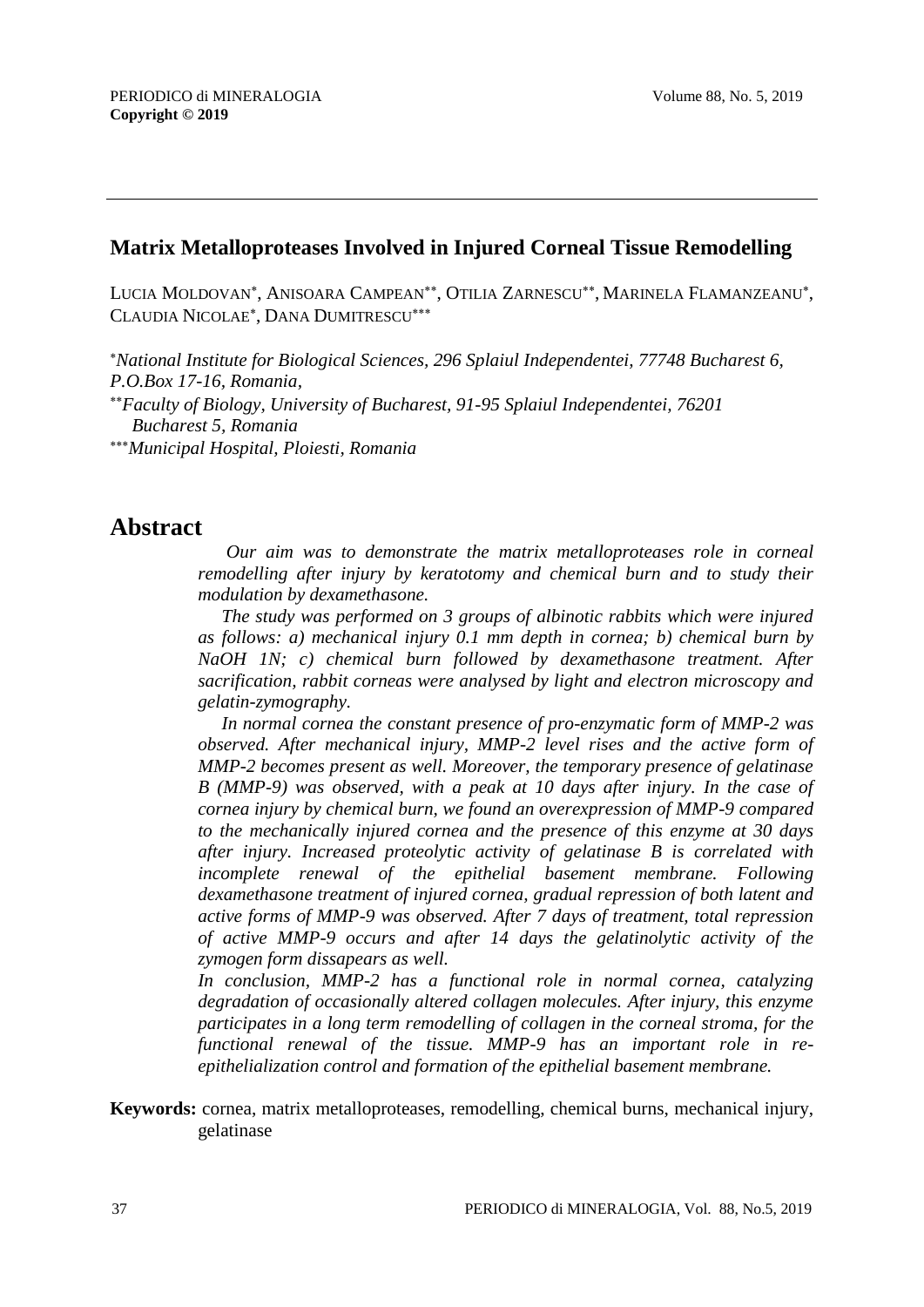## **Introduction**

Cornea is composed of three distinct layers of cells associated with their extracellular matrix (ECM). The structure of the corneal tissue is controlled by the dynamic, interactive correlation between cells and the ECM that they secrete. During embryonic development or metamorphosis, remodelling of the ECM by cells is an important process that induces pattern formation. The adult tissue is structurally more static, but in the injured status, the homeostatic demands may induce a dramatic return to rapid remodelling (Davison and Galavy, 1986). In ECM remodelling, very important is the specialized mechanism that mediates the turnover of its macromolecules, such as collagen and proteoglycans (Matsubara et al., 1991; Fini et al., 1992).

In the case of cornea injury, the structural and supramolecular organization of matrix components becomes unbalanced and this eventually leads to loss of sight (Fini et al., 1990). The molecular basis of degradation of ECM components is dependent on the action of proteolytic enzymes known as matrix metalloproteases (MMPs) (Sotozno et al., 1999). There is a balance between ECM degradation by MMPs and the inhibition of their activity by tissue and endogenous proteic inhibitors. Any modification of this balance can lead to fibrotic processes (when the concentration of the inhibitor is bigger than that of the enzyme) or to excessive degradation of ECM (when the concentration of the inhibitor is smaller than that of the enzyme).

MMPs, also named matrixins, represent a family of zinc endopeptidases structurally and functionally related, capable of degrading all the proteic components of ECM (collagens, proteoglycans, laminin, fibronectin etc.) both *in vitro* and *in vivo* (Nagase et al., 1992; Fini et al., 1996). Excepting MMPs from neutrophils (collagenase 2 and gelatinase B), which are deposited in secondary and tertiary granules, from where they can be rapidly released in response to specific stimuli, the synthesis and activity of MMPs are highly regulated. Normal tissues do not deposit MMPs and their constitutive expression is low (Matrisian, 1992). Because MMPs have the capacity to catalyze degradation of structural components of ECM, it was proposed that their main function is physiological tissue remodelling during embryonic development, uterine cycle, post-partum uterine involution and wound healing. Aberrant expression of MMPs may determine tissue modifications, being associated with pathological processes such as ostheoarthritis, rheumatoid arthritis, atherosclerothic plaque rupture, aorthic anevrism and tumor progression (Shapiro et al., 1999).

The aim of this paper is the evidentiation of MMPs and of their role in normal cornea and in corneal remodelling after injury by keratotomy and chemical burn.

# **Materials and Methods**

### *Animals*

We used albinotic rabbits aged 4-6 months, and general anaesthesis was performed by subcutaneous administration of sodium phenobarbital. Corneas were as well anaesthetized by dropping xylin. Animals were divided in several groups. We performed a 0.1 mm depth incision in the cornea of rabbits in the first group and a chemical burn with 1N NaOH in the cornea of animals from the second group. Immediately after injury, all the eyes of the animals were treated with gentamycin ophtalmic solution to avoid infection. Under anaesthesis, the animals were killed. Samples as large as 2mm in diameter were taken from normal and injured cornea, after 3 time points: 3 days, 10 days and 30 days. Another group of chemically burned cornea was treated with ophtalmic solution containing dexamethasone 0.5 mg/ml for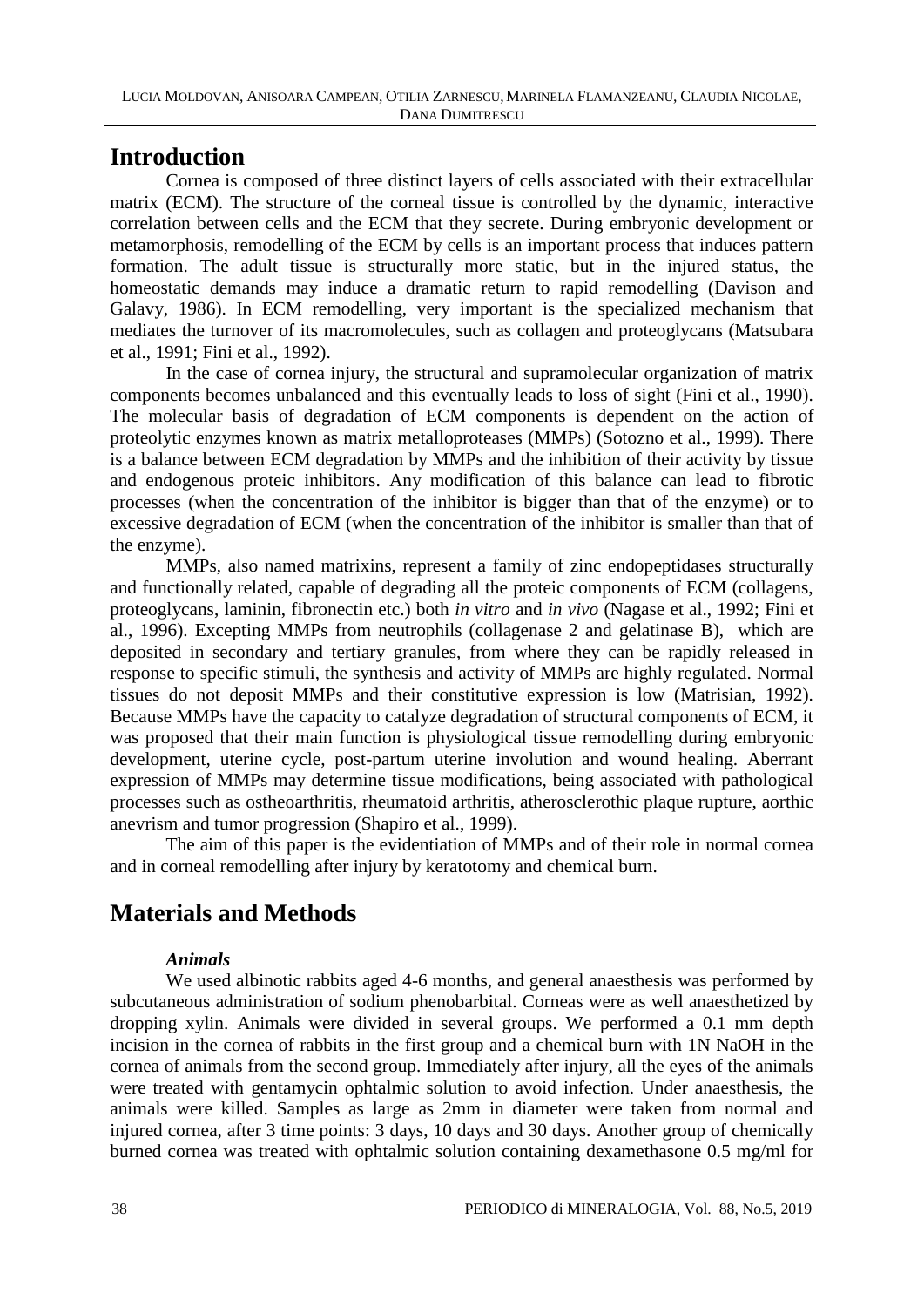14 days. The animals were sacrificied and corneas were analysed by light microscopy (LM), electron microscopy (EM) and gelatin-zymography.

#### *Tissue preparation*

For light microscopy, the corneal samples were fixed in Bouin's fixative, embedded in paraffine, sectioned at 7  $\mu$ m and stained with Azan. For electron microscopy, the corneal specimens were immersed in a fixative containing 2.5% glutaraldehide and 2% paraformaldehide in 0.1M cacodylate buffer (pH 7.4), cut into small pieces of about 1x2 mm and postfixed with 1% OsO4 in  $0.1M$  cacodylate buffer at  $40^{\circ}$ C for 2 hours. They were dehydrated in a graded series of ethanol and embedded in Epon 812. Ultrathin sections were cut with an LKB ultratome, stained with uranyl acetate and lead citrate and examined in transmission electron microscopy (Philips).

#### *MMPs isolation*

MMPs isolation from corneal tissues was performed using 2M GuHCl in 0.05 M Tris-HCl buffer pH 7.4. After several centrifugations, the obtained solution was dialysed against the same buffer.

#### *Protein assay*

Protein concentration of corneal tissues was determined using the Amido Black protein staining method elaborated by Sheffield (1987). The value range was 1.45 – 1.90  $\mu$ g/ml.

#### *MMPs assay*

MMP presence in corneal tissues was assessed using the sodium dodecylsulfatepolyacrylamide gel electrophoresis (SDS-PAGE) gelatin zymography (Cimpean et al., 1998). Using this technique, both active and latent species can be visualised. Type I gelatin was added to standard Laemmli acrylamide polymerization mixture to a final concentration of 1mg/ml. Samples were then mixed 3:1 with substrate gel sample buffer (10%SDS, 4% sucrose, 0.25M Tris-HCl pH 6.8 and 0.1% bromphenol blue) and loaded onto the gel without boiling at a protein concentration of 15 µg. After electrophoresis, gels were washed in 50 mM Tris-HCl, 5mM CaCl2, 1mM ZnCl2, pH 7.6, containing 0.5% Triton-X100 for 1 hour, and incubated in the same buffer with 1% Triton-X100 for 18 hours. After incubation, gels were stained for 1 hour in 0.1% Coomasie Brilliant Blue R-250 in 30% methanol and 7% acetic acid and destained in 30% methanol and 10% acetic acid. Gelatinolytic (MMP-2 and MMP-9) activity was visualised as zones of clearance within the gels.

## **Results and Discussion**

In our studies performed on tissue extracts obtained from normal and injured cornea, in order to evidence the presence of gelatinolytic activity characteristic to some MMPs, we demonstrated the variable presence of several members of the MMPs family.

In normal cornea, gelatin zymography (**Figure 1** – lane a) showed the constant presence of pro-MMP-2 (approximative 70 kDa) and of homodimers MMP-2 (approximative 120 kDa), suggesting that this is a normal constituent of cornea, which plays a role in degradation of occasionally altered collagen molecules.

*After injury by keratotomy*, MMP-2 is present both as pro-enzymatic and active form (approximative 62 kDa) (**Figure 2** – lanes b, c, d), this beeing correlated with epithelial cells migration into the wounded area and with increased turnover of collagens in the repair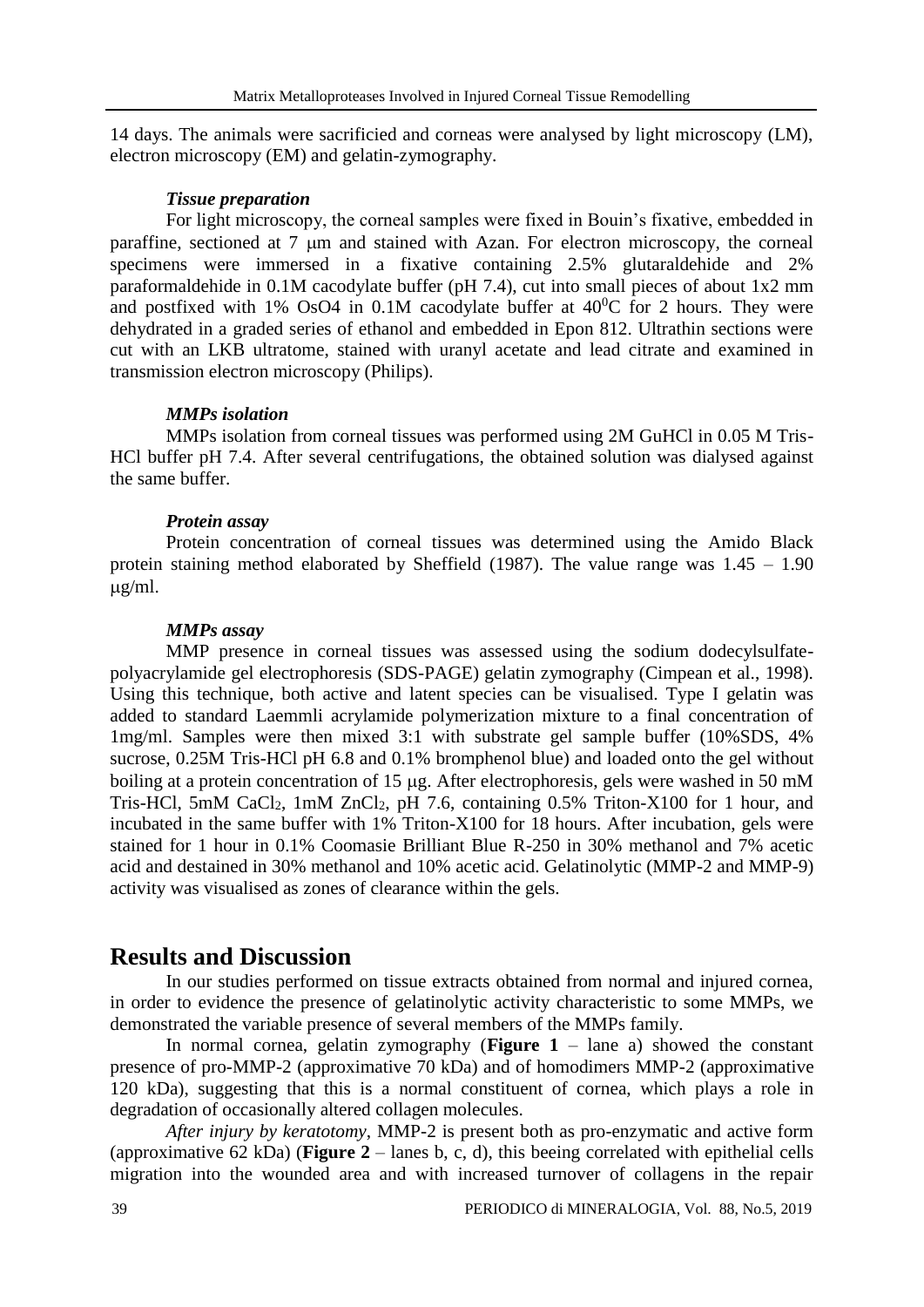process. In this case it can be also noticed the temporary presence of gelatinase B (MMP-9) in zymogen form (approximative 96 kDa) but also as partially activated form (approximative 88 kDa) with a peak at 10 days after injury, thus demonstrating that gelatinase B is not involved in long term corneal remodelling, but in re-epithelialization.



**Figure 1** – Characterization of gelatinolytic activities present in normal cornea (a) and mechanically wounded cornea at 3 days (b), 10 days (c) and 30 days (d).



**Figura 2** - Light microscopy image of mechanically injured rabbit cornea 3 days after keratotomy. Hematoxylineosin staining was performed.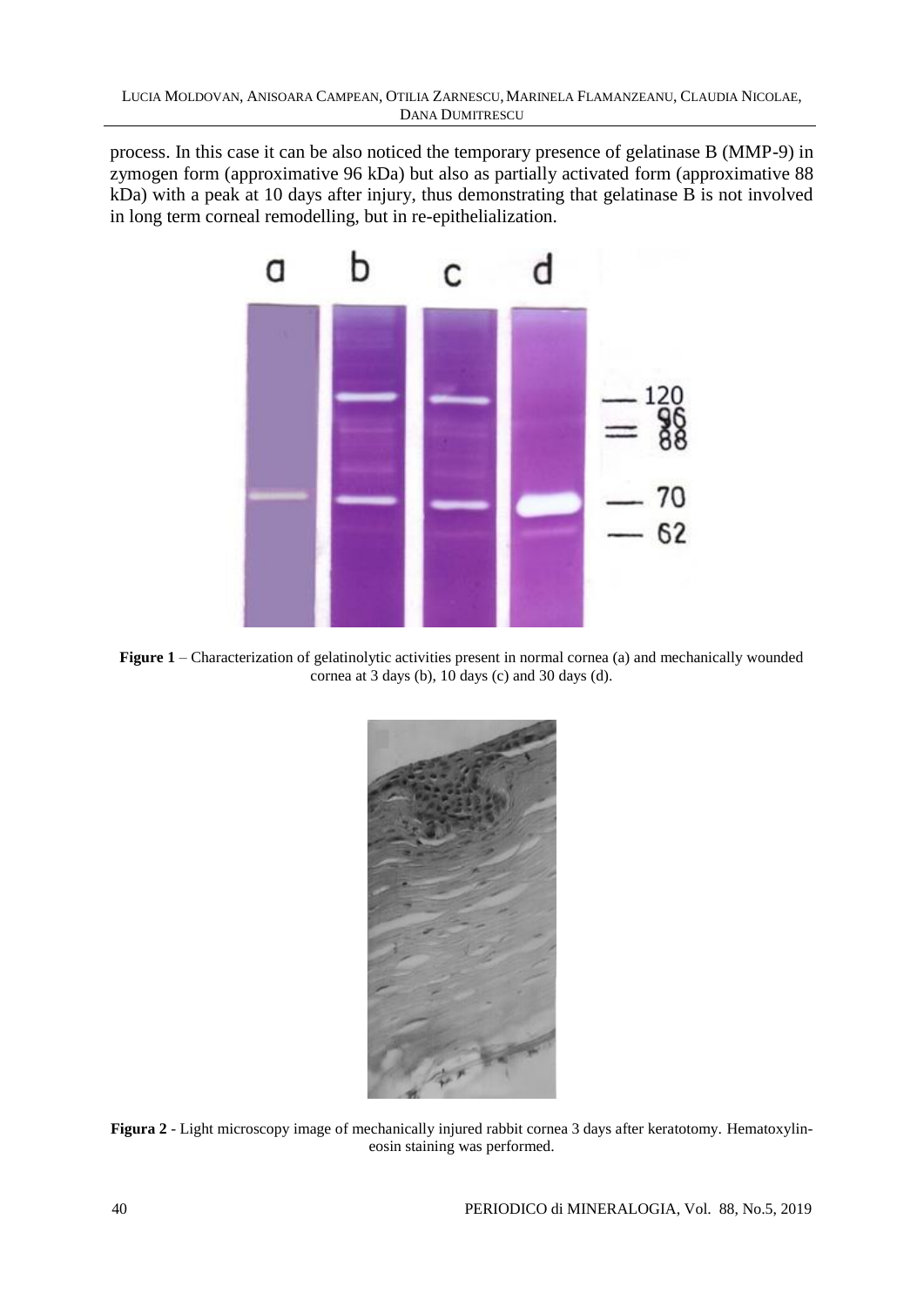Gelatinase B or MMP-9, in active form, present in injured tissue was differently expressed compared to the other MMPs. Thus, the level of this enzyme did not gradually rise within the 3-10 days period but after 30 days it was not detectable anymore (**Figure 1**). This can be explained by the gradual reduction and final disappearence of the inflammatory process resulted after cornea injury. Unlike MMP-2, which is constitutively expressed by most of the cells, MMP-9, initially identified as an enzyme secreted by polymorphonuclear cells and activated macrophages, can be induced by different stimuli in different cell types. This is how it can be explained the presence of this enzyme both in latent and active forms in the injured cornea.

It was observed as well that the expression of gelatinase B is displayed in basement cells of the epithelium and migrates until close to the corneal wound. These data show that MMP-9, as an active form, is not involved in stromal remodelling, which occurs on a long time scale, but plays an important role in epithelial renewal. Moreover, it is known that gelatinases can degrade components of epithelial basement membranes. It was observed that loss of gelatinase coincides with the formation of collagen VII anchor fibrils (substrate of this enzyme), in the area of the epithelial basement membrane (Fini et al., 1998).

Light microscopy showed that these modifications coincide with migration of stromal cells in the wounded area and with intiation of cell division and repaired matrix deposition (**Figure 2**).

The study of the kinetics of both MMPs' expression during deposition of renewed tissue showed that they reached a peak 10 days after injury and after that decreased heavily. Thus, at 30 days (**Figure** 1 - lane d) only pro-MMP-2 and MMP-2 were present. This suggests that 30 days after injury a normal physiological state of tissue remodelling is reached.

Tissue interactions play an important role in induction and modulation of MMPs expression in early healed stromal tissue. In skin wounds, platelets that form the blood clot release increased quantities of growth factors and other cytokines that induce collagenase expression. A fibrin clot can be formed in cornea wounds as well, but it lacks blood elements. However, macrophages and other inflammatory cells migrate into cornea soon after injury occurs and they secrete, as the platelets, molecules that induce expression of MMPs, such as collagenase (Fini et al., 1998).

Corneal epithelial cells secrete as well substances that control collagenase expression. Recently it was identified that the principal inducer is interleukin IL-1 $\alpha$  (Reim et al., 1997) and the principal repressor is the transforming growth factor TGF-2. Corneal epithelial cells were shown to release IL-1 $\alpha$  more efficiently in cell culture, that simulates the edge of a healing wound (Boisjoly et al., 1993).

Cell culture studies showed that these interactions result in modifications of the cellular phenotype and in secretion of the autocrine cytokine IL-1 $\alpha$ , which controls collagenase expression. The synthesis of this cytokinin occured not only in injured cornea but as well in normal cornea. IL-1 $\alpha$  controls both collagenase expression and expression of other cytokinins that are important in inflammation and wound healing, such as interleukin IL-8 (Kinoshita et al., 2001).

*After injury by chemical burn*, the MMP pattern is almost similar to that corresponding to mechanical burn. The only difference is that the intensity of the gelatinolytic band corresponding to MMP-9 is stronger in this case (**Figure 3**). This suggests an overexpression of this enzyme after chemical burn. Moreover, the presence of MMP-9 was observed as well at 30 days after injury, but of a lower intensity.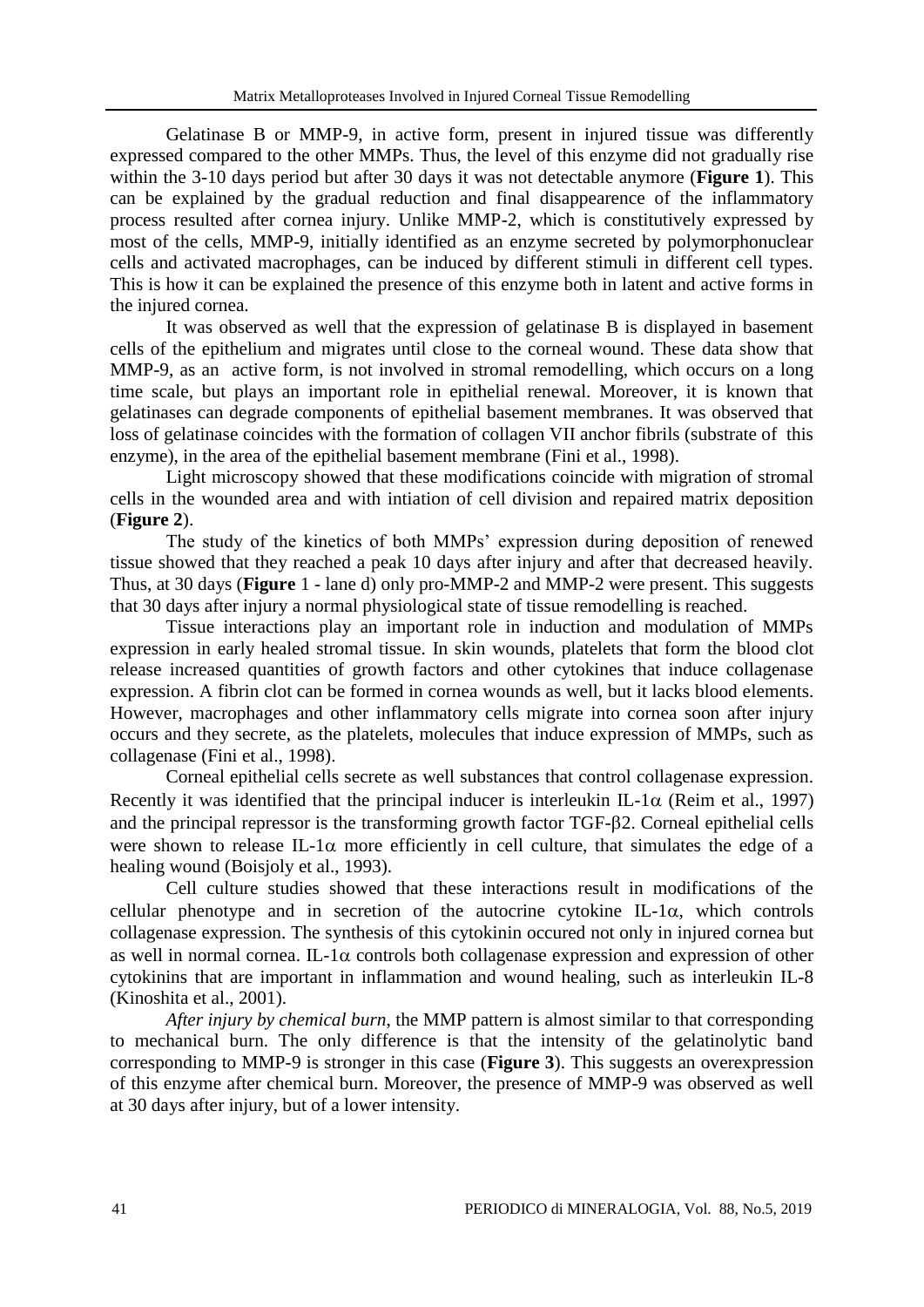LUCIA MOLDOVAN, ANISOARA CAMPEAN, OTILIA ZARNESCU,MARINELA FLAMANZEANU, CLAUDIA NICOLAE, DANA DUMITRESCU



**Figure 3** – Characterization of gelatinolytic activities present in normal cornea (a) and chemically wounded cornea at 3 days (b), 10 days (c) and 30 days (d).

Zymographic studies were compared with electron microscopy studies of epithelium and epithelial basement membrane renewal, in both mechanical and chemical injuries. 30 days after mechanical injury, both the epithelium and the basement membrane were completely renewed (**Figure 4**). In contrast, in the case of chemical injury only a partially synthesized basement membrane is observed (**Figure 5**).



**Figure 4 -** Electron microscopy image of basement epithelial membrane at 30 days after mechanical injury of rabbit cornea. Ep-epithelium, BM- basement membrane, B-Bowman layer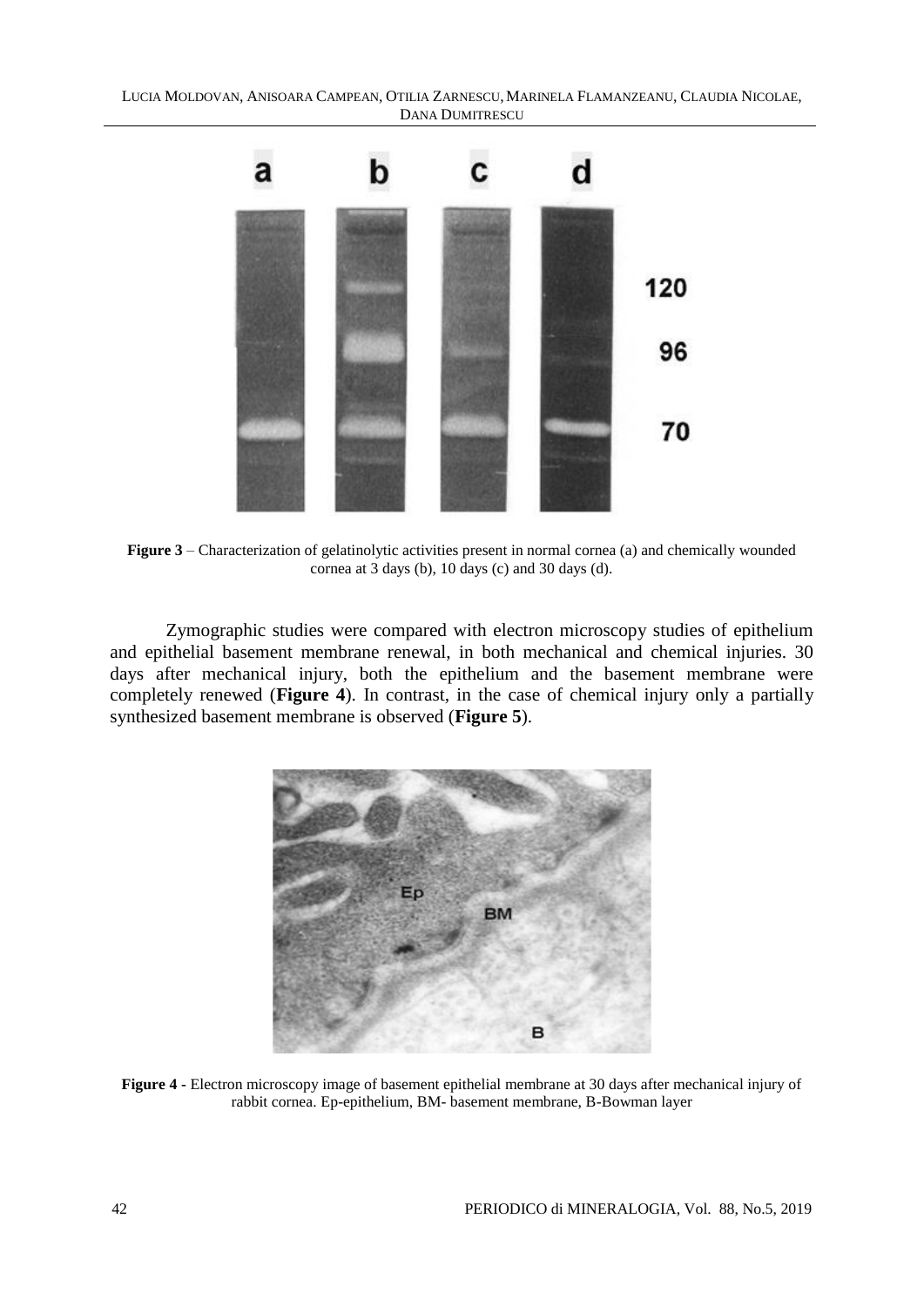

**Figure 5 -** Electron microscopy image of basement epithelial membrane at 30 days after chemical burn of rabbit cornea. Ep-epithelium, BM- basement membrane, B-Bowman layer

These results show that incomplete renewal of basement membrane could be due to excessive proteolytic activity of gelatinase B, which was present in high amounts in chemically burned cornea. The enzyme appears at 3 days as well as at 30 days after injury, thus demonstrating that MMP-9 is not a simple product of inflammatory cells that accumulate in the cornea after burn, but that it is synthesized by corneal cells themselves.

After dexamethasone treatment of chemically burned cornea, a gradual inhibition of latent and active forms of MMP-9 was noticed. Thus, 1 day after treatment both forms of MMP-9 are weakly present, pro MMP-9 (96 kDa) being more prominent. 7 days after treatment, total inhibition of MMP-9 (88 kDa) is found and at 14 days the gelatinolytic activity corresponding to the zymogen form (96 kDa) disapears as well (**Figure 6**).



**Figure 6 -** Modulation by dexamethasone of MMP expression in vivo in injured rabbit cornea a-chemically burned cornea b, c, d-chemically burned corneas treated with dexamethasone for 1, 7 and 14 days respectively.

Glucocorticoids are known to be strong immunosuppressive agents and were used for a long time for treatment of inflammatory diseases including those mediated by T cells. They suppress some immunologic activities of monocytes and macrophages: cytokines and prostaglandins secretion, expression of cell surface receptors for complement and immunoglobins, fagocytosis and pinocytosis. They inhibit as well other functions of T cells like secretion of IL-2 and mitogenic ability.